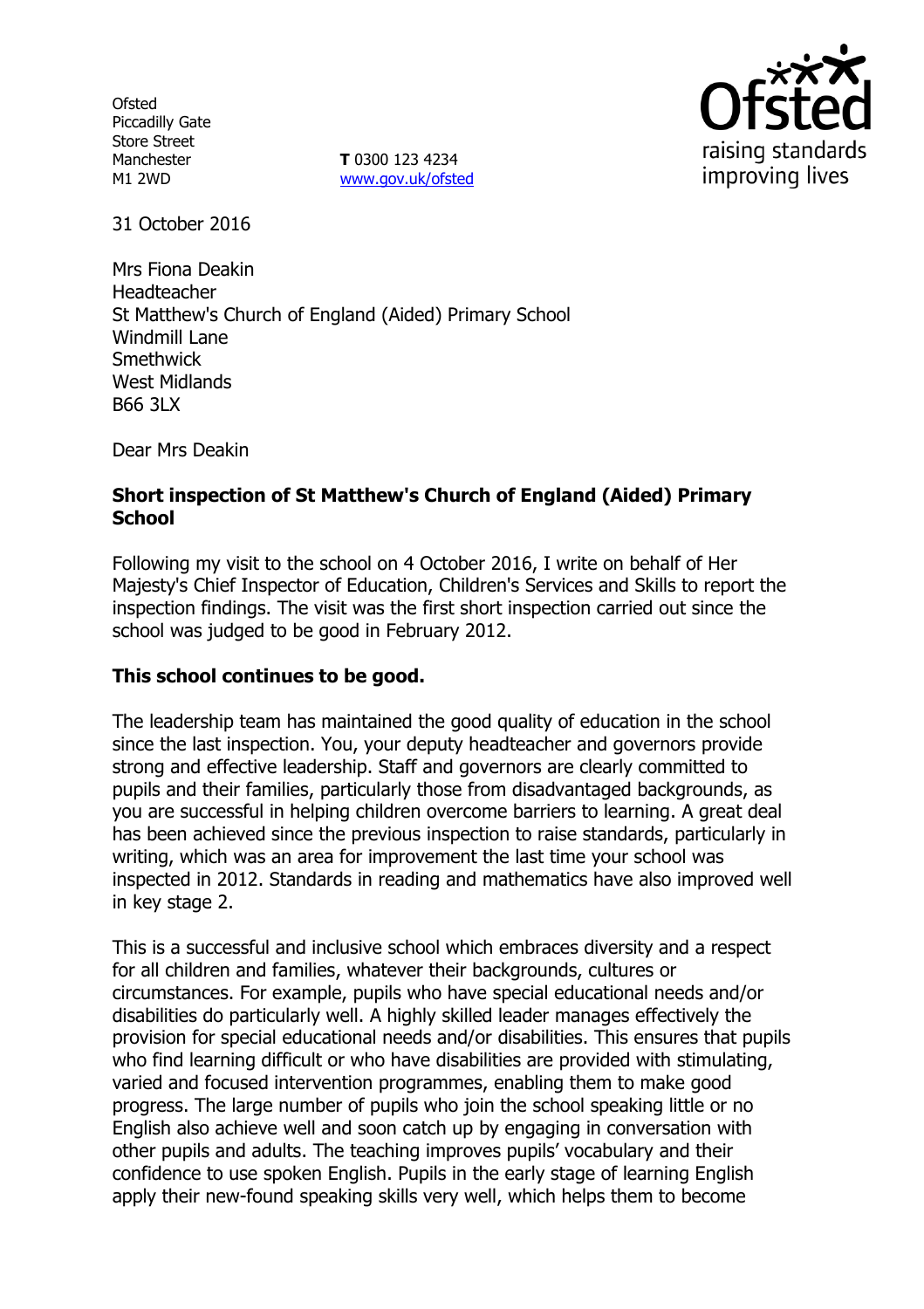

independent readers.

All the parents I spoke to were very pleased with the quality of education and high levels of care and attention you and your staff provide for their children. Some have written to the Ofsted regional office by text, paying tribute to you and your staff. For example, representing the views of most parents, one commented: 'Mrs Deakin and the staff at St Matthew's work very hard to ensure that individual children get the support they need.' Another parent rightly stated that 'St Matthew's should be proud of the fantastic community it has built.' There is a real buzz of excitement as pupils are energised by the school's curriculum and the opportunities it provides for them to improve both their personal and academic development. In addition to helping pupils achieve well, your staff, leaders and governors make a strong contribution to pupils' spiritual, moral, social and cultural development. This prepares pupils very well for the next stage of their education beyond key stage 2.

Your early years team have maintained the good quality provision for Nursery and Reception children since the previous inspection in 2012. This provision provides good foundations in children's development, especially in language and literacy.

Leaders and staff work hard to help pupils thrive in a very positive climate for learning. The teaching is good throughout the school, and standards are improving well, particularly in key stage 2 where, in some classes, pupils make outstanding progress. However, you all recognise that more could still be done to improve achievement in key stage 1, so that more pupils reach age-related standards in reading, writing and mathematics.

The most recent national phonics screening test results improved on the previous year, reflecting more consistent teaching of early reading and literacy. Again, you have rightly identified that there is still scope to improve this further so that more pupils reach the expected standard in phonics by the end of Year 1. A good start has been made in the early years because the teaching of phonics links more closely now to the way pupils are taught early reading and writing skills in key stage 1.

Pupils make good progress in relation to their low starting points and, by the time pupils finish key stage 2, the majority reach age-related standards in reading, writing and mathematics. Evidence from the most recent assessments shows that the picture of pupils' progress matches that of the quality of teaching. Disadvantaged pupils in particular achieve well, many of them very well, and there is little or no difference between their progress and that of other pupils.

Since the previous inspection you and your deputy headteacher have skilfully devised effective strategies to improve teaching. Staff development through proficient mentoring is a strong feature of leadership. You were very accurate when you told me 'We grow our own leaders.' You achieve this through highquality training and effective professional development links with your local network of schools. However, together with the deputy headteacher, we looked at pupils' work in books and agreed that some teachers should be providing more challenging tasks or posing questions that enable pupils of all abilities to think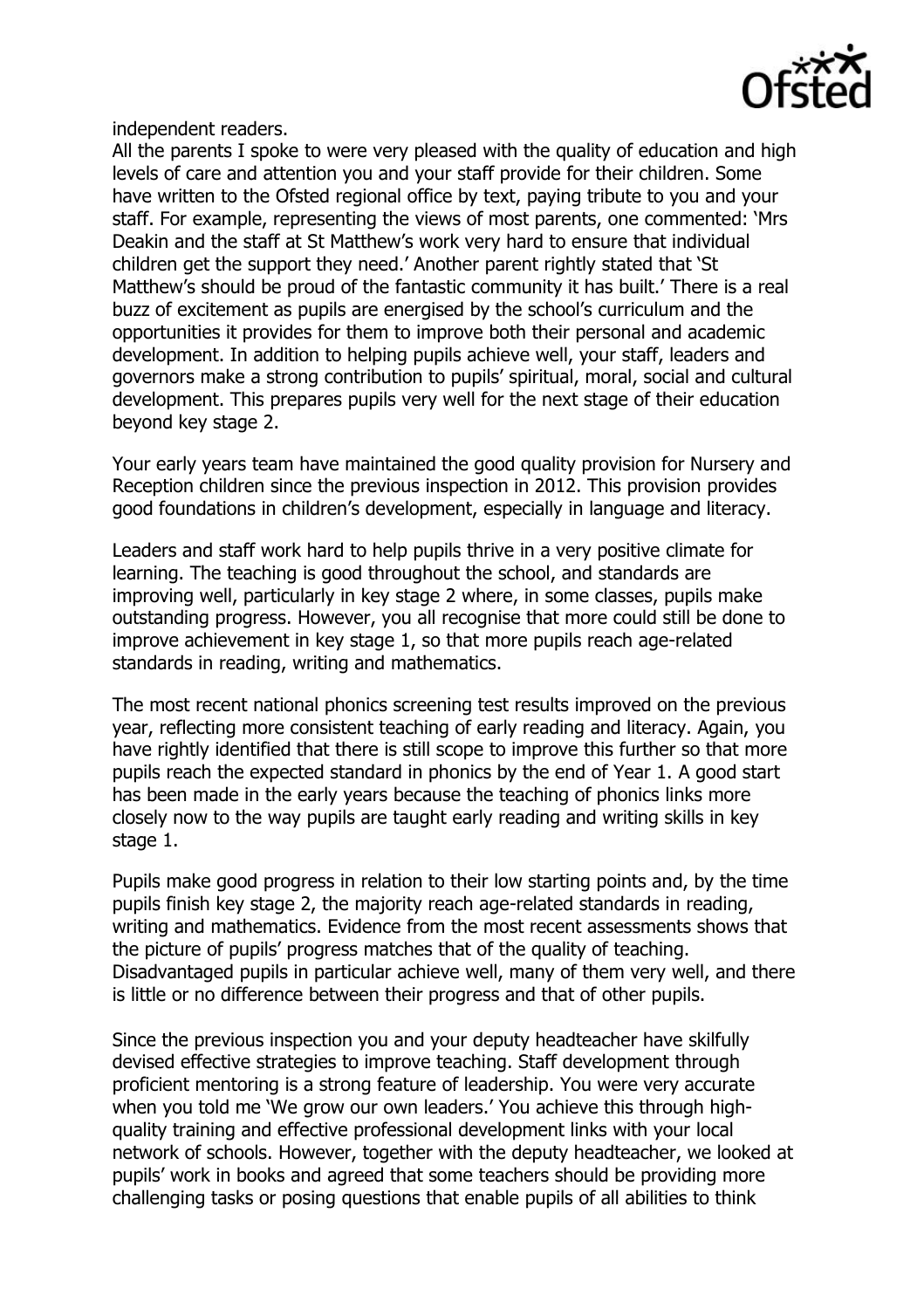

more deeply about their learning.

# **Safeguarding is effective.**

Your staff and governors are vigilant in ensuring that pupils are safe and secure in school. Safeguarding arrangements are fit for purpose and robust, including the electronic visitor reporting system in the school's reception area. Staff vetting procedures include systematic checks on visitors, volunteers, governors and supply staff. The indoor and outdoor areas, including a good range of stimulating resources and areas available for early years children, are clean, safe and secure. When asked, pupils explained what to do to keep themselves safe when using the internet or mobile devices. Risk assessments of all school activities are carried out routinely. You and the governors make sure that staff are fully aware of their roles and responsibilities by making sure that safeguarding and child protection training is carried out systematically. The vast majority of pupils attend school regularly and on time, yet you go the extra mile to make sure that pupils are safe if not attending school, by regularly contacting and keeping in touch with families.

# **Inspection findings**

- Your staff are all passionate about the school's values, 'Faith, respect, learning together and choices'. High-quality displays of pupils' art work and independent writing, including prayers written by pupils and used during assemblies and acts of worship, show that pupils' efforts are valued by all.
- $\blacksquare$  Pupils enjoy school and wear their smart school uniform with pride. I saw how happy pupils were as they arrived at school in the morning, keen to meet their friends and ready for the challenges ahead.
- **Parents are right in their views that school leaders, staff and governors are** ambitious, caring and visionary. You and your staff foster the values that lie at the heart of this Church of England school. Staff and governors are successful in promoting core British values of respect and tolerance of all world faiths, customs and traditions.
- Improvements to teaching since the previous inspection have been managed very well. You and your deputy headteacher have adopted a range of strategies, for example by deploying teachers to work together as a team in lessons; encouraging teachers and support staff to see and share best practice; and linking experienced with less experienced staff so they learn from the best practice that exists across the school.
- Some teachers and support staff are not checking enough to see if pupils fully understand what they have learned, in order to identify gaps in pupils' knowledge and understanding or the next steps of their learning. The most effective teaching does this very well and this practice is not fully exploited by all teachers.
- The good foundations laid in the early years help pupils to make good progress over time in early literacy and mathematics. Teachers and support staff are also being deployed effectively to focus on early literacy and phonics skills, including an effective intervention programme which promotes language and communication. This programme is now well established and bearing fruit, as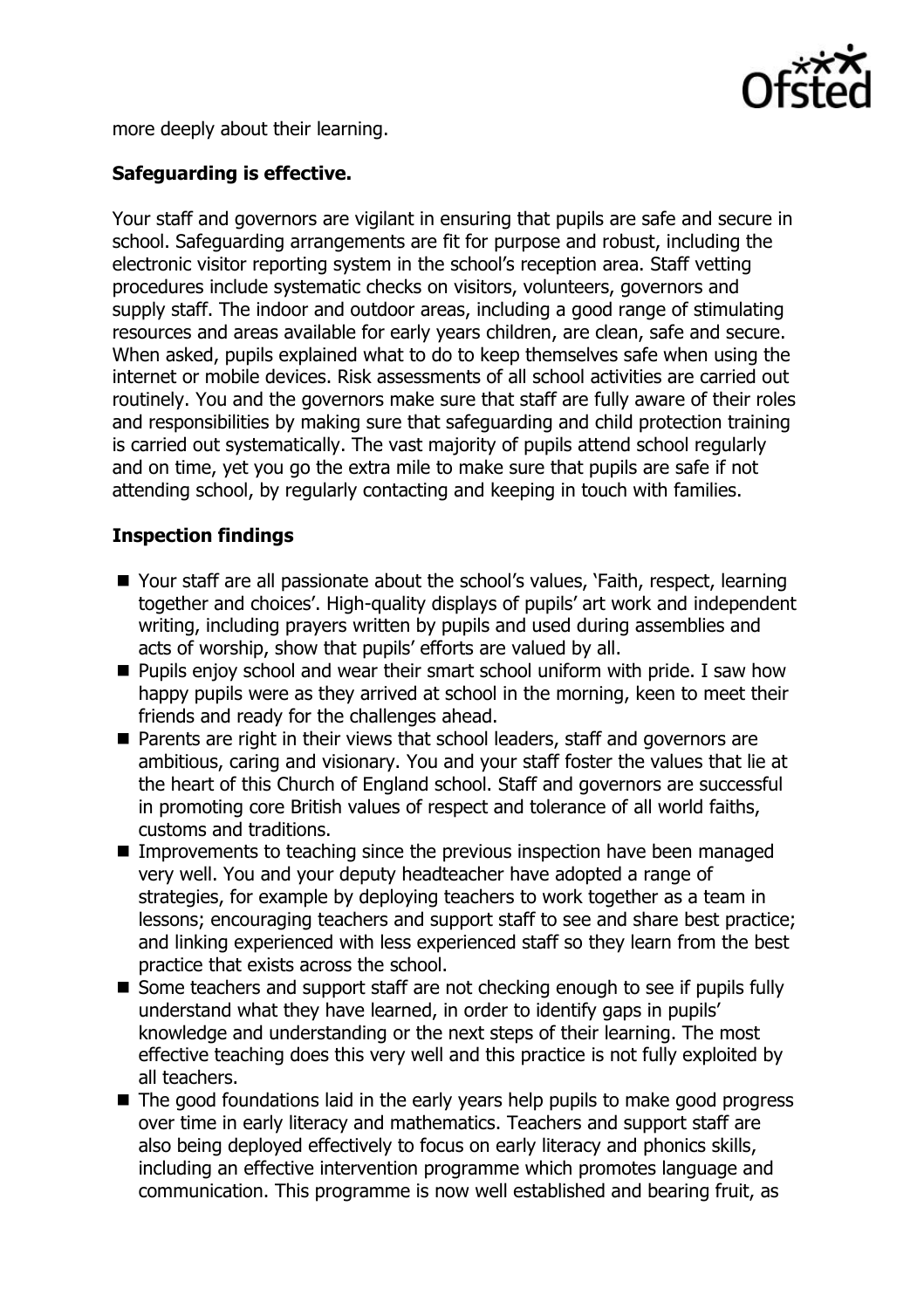

increasingly more children in the early years reach a good level of development.

- $\blacksquare$  The teaching of phonics in the early years is now more in keeping with the practice evident in Year 1, so that more children reach the expected standard. Despite this improvement, more remains to be done to increase the proportion of pupils reaching the expected standard in phonics by the end of Year 1.
- The early years leader and staff help parents to support their children's learning at home by regularly holding workshops, one of which I was privileged to see in the Nursery during the inspection. This was very well attended by parents, carers and grandparents.
- Catch-up programmes for groups of pupils who do not yet reach age-related standards in reading, writing and mathematics are effective, and you have adapted these still further to ensure that more key stage 1 pupils reach agerelated standards.
- The learning network with other local schools and the professional development of your staff team are core strengths. Staff morale is high as a result, and newly qualified or recently appointed teachers benefit from highquality support, mentoring and coaching.
- The provision made for pupils who have special educational needs and/or disabilities is a key strength. The focused interventions are planned as part of what you call a 'bespoke curriculum'. The work provided for pupils who find learning difficult in all classes is well devised and delivered effectively.
- The deputy headteacher manages assessment information very well and presents this to governors in an accessible format so they can question and challenge staff and leaders about pupils' progress and performance.

# **Next steps for the school**

Leaders and those responsible for governance should ensure that:

- $\blacksquare$  there is a continued focus on raising standards in key stage 1 and sustain the increase in the number of pupils reaching the expected standard in phonics by the end of Year 1
- $\blacksquare$  teachers provide enough challenge in lessons to ensure that pupils make as much progress as possible
- $\blacksquare$  teachers regularly assess and check that pupils understand what is being taught, to identify and address any differences in their knowledge and understanding.

I am copying this letter to the chair of the governing body, the director of education for the Diocese of Birmingham, the regional schools commissioner and the director of children's services for Sandwell. This letter will be published on the Ofsted website.

Yours sincerely

Charalambos Loizou **Her Majesty's Inspector**